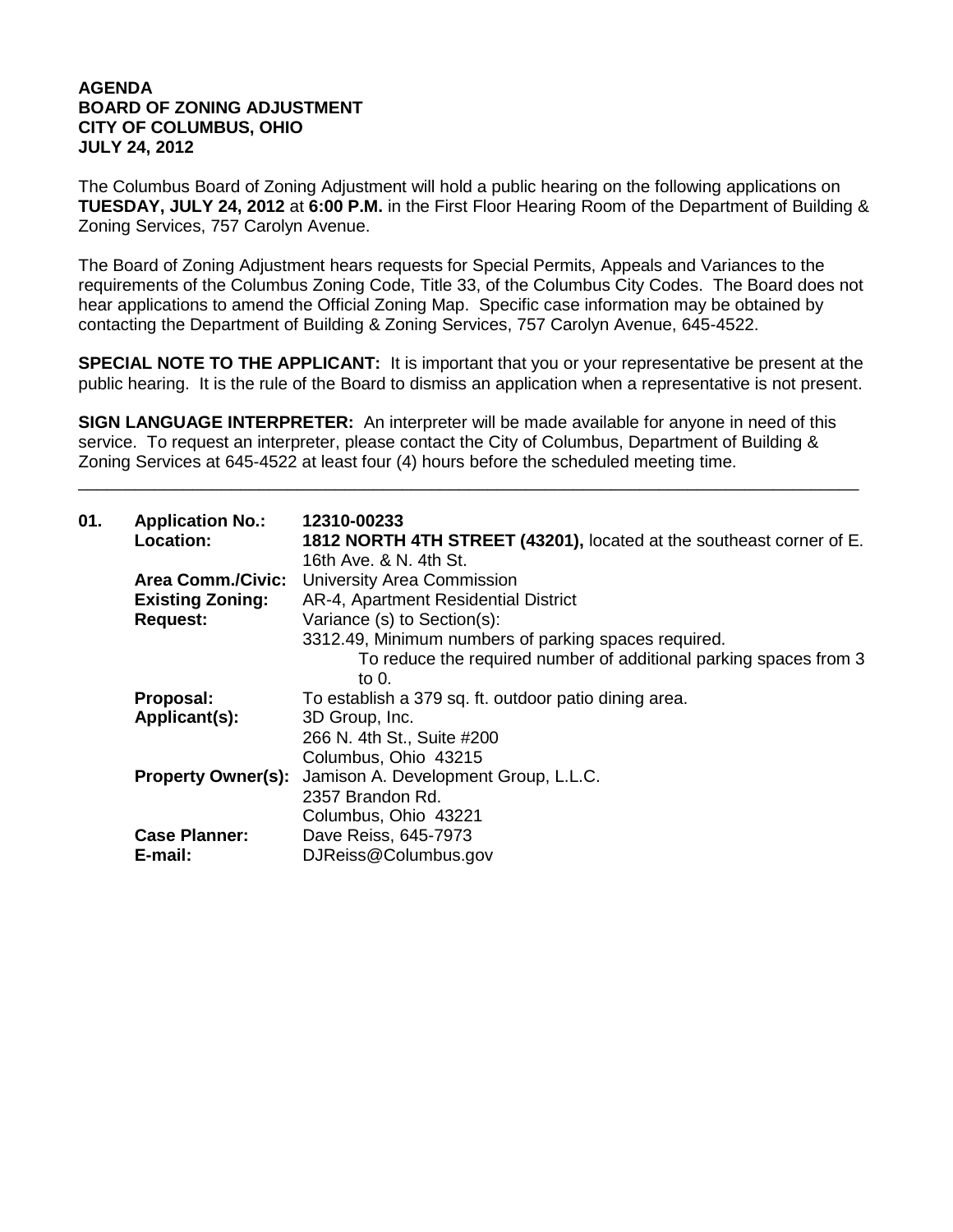| <b>Application No.:</b>   | 12310-00252                                                        |
|---------------------------|--------------------------------------------------------------------|
| <b>Location:</b>          | 780 NORTH HIGH STREET (43215), located on the east side of N. High |
|                           | St., 40 ft. south of Hull Al.                                      |
| <b>Area Comm./Civic:</b>  | Italian Village Commission                                         |
| <b>Existing Zoning:</b>   | C-4, Commercial District                                           |
| <b>Request:</b>           | Variance(s) to Section(s):                                         |
|                           | 3312.49, Minimum numbers of parking spaces required.               |
|                           | To reduce the required number of additional vehicle parking spaces |
|                           | from 47 to 0 and to reduce the required number of bicycle parking  |
|                           | spaces from 4 to 0.                                                |
| Proposal:                 | To convert retail floor space into a restaurant.                   |
| Applicant(s):             | Chris Corso; c/o Brian Swanson                                     |
|                           | 511 Park St., Suite 300                                            |
|                           | Columbus, Ohio 43215                                               |
| <b>Property Owner(s):</b> | <b>Silver Centry Holdings</b>                                      |
|                           | 1286 W. Lane Ave.                                                  |
|                           | Columbus, Ohio 43215                                               |
| <b>Case Planner:</b>      | Dave Reiss, 645-7973                                               |
| E-mail:                   | DJReiss@Columbus.gov                                               |
|                           |                                                                    |

**03. Application No.: 12310-00253 Location: 235 EAST LIVINGSTON AVENUE (43215),** located at the southeast corner of S. 5th St. & E. Livingston Ave. Area Comm./Civic: German Village Commission<br>**Existing Zoning:** C-4, Commercial District **Existing Zoning:** C-4, Commercial District **Request:** Variance(s) to Section(s): 3312.49, Minimum numbers of parking spaces required. To reduce the required number of additional parking spaces from 33 to 0. **Proposal:** To convert retail floor space into a restaurant.<br>**Applicant(s):** Connie Klema Applicant(s): 145 E. Rich St. Columbus, Ohio 43215 **Property Owner(s):** GMC Real Estate Investments, L.L.C. 4256 Mountview Rd. Columbus, Ohio 43220 **Case Planner:** Dave Reiss, 645-7973<br> **E-mail:** DJReiss@Columbus.q **E-mail:** DJReiss@Columbus.gov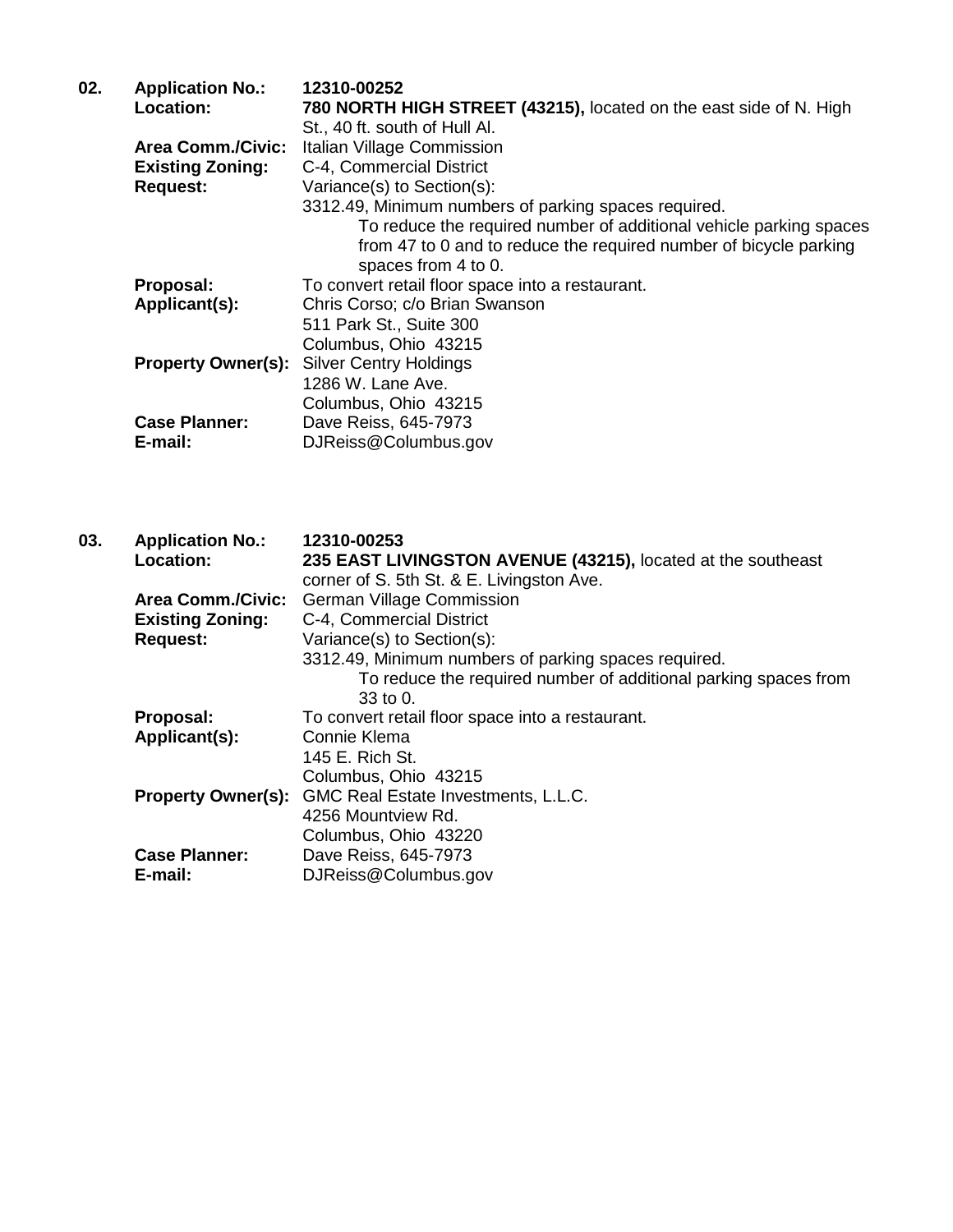| 04. | <b>Application No.:</b>   | 12310-00255                                                     |
|-----|---------------------------|-----------------------------------------------------------------|
|     | Location:                 | 4303 INDIANOLA AVE. (43214), located at the northwest corner of |
|     |                           | Indianola Avenue and Shreyer Place.                             |
|     | <b>Area Comm./Civic:</b>  | Clintonville Area Commission                                    |
|     | <b>Existing Zoning:</b>   | R-1, Residential District                                       |
|     | <b>Request:</b>           | Variance(s) to Section(s):                                      |
|     |                           | 3312.49, Minimum numbers of parking spaces required.            |
|     |                           | To reduce the amount of additional spaces from 75 to 0.         |
|     | Proposal:                 | To construct a 2,250 sf addition to an existing church.         |
|     | Applicant(s):             | Paul J. Werner                                                  |
|     |                           | 7696 Rowles Drive                                               |
|     |                           | Columbus, Ohio 43235                                            |
|     | <b>Property Owner(s):</b> | <b>Holy Spirit Association</b>                                  |
|     |                           | 481 8th Avenue                                                  |
|     |                           | New York, NY 10036                                              |
|     | <b>Case Planner:</b>      | Jamie Freise, 645-6350                                          |
|     | E-mail:                   | JFFreise@Columbus.gov                                           |
|     |                           |                                                                 |

| 05. | <b>Application No.:</b>   | 12310-00256                                                        |
|-----|---------------------------|--------------------------------------------------------------------|
|     | <b>Location:</b>          | 2525 WATKINS ROAD (43207), located on the south side of Watkins    |
|     |                           | Road, approximately 500 feet east of Alum Creek Drive.             |
|     | Area Comm./Civic:         | Far South Columbus Area Commission                                 |
|     | <b>Existing Zoning:</b>   | R-1, Residential District                                          |
|     | <b>Request:</b>           | Variance(s) to Section(s):                                         |
|     |                           | 3332.38, Private garage.                                           |
|     |                           | To increase the allowable size of a garage from 720 sf to 2028 sf. |
|     | Proposal:                 | To construct a new 1500 sf garage.                                 |
|     | Applicant(s):             | Scott M. Christman                                                 |
|     |                           | 2525 Watkins Drive                                                 |
|     |                           | Columbus, Ohio 43207                                               |
|     | <b>Property Owner(s):</b> | Applicant                                                          |
|     | <b>Case Planner:</b>      | Jamie Freise, 645-6350                                             |
|     | E-mail:                   | JFFreise@Columbus.gov                                              |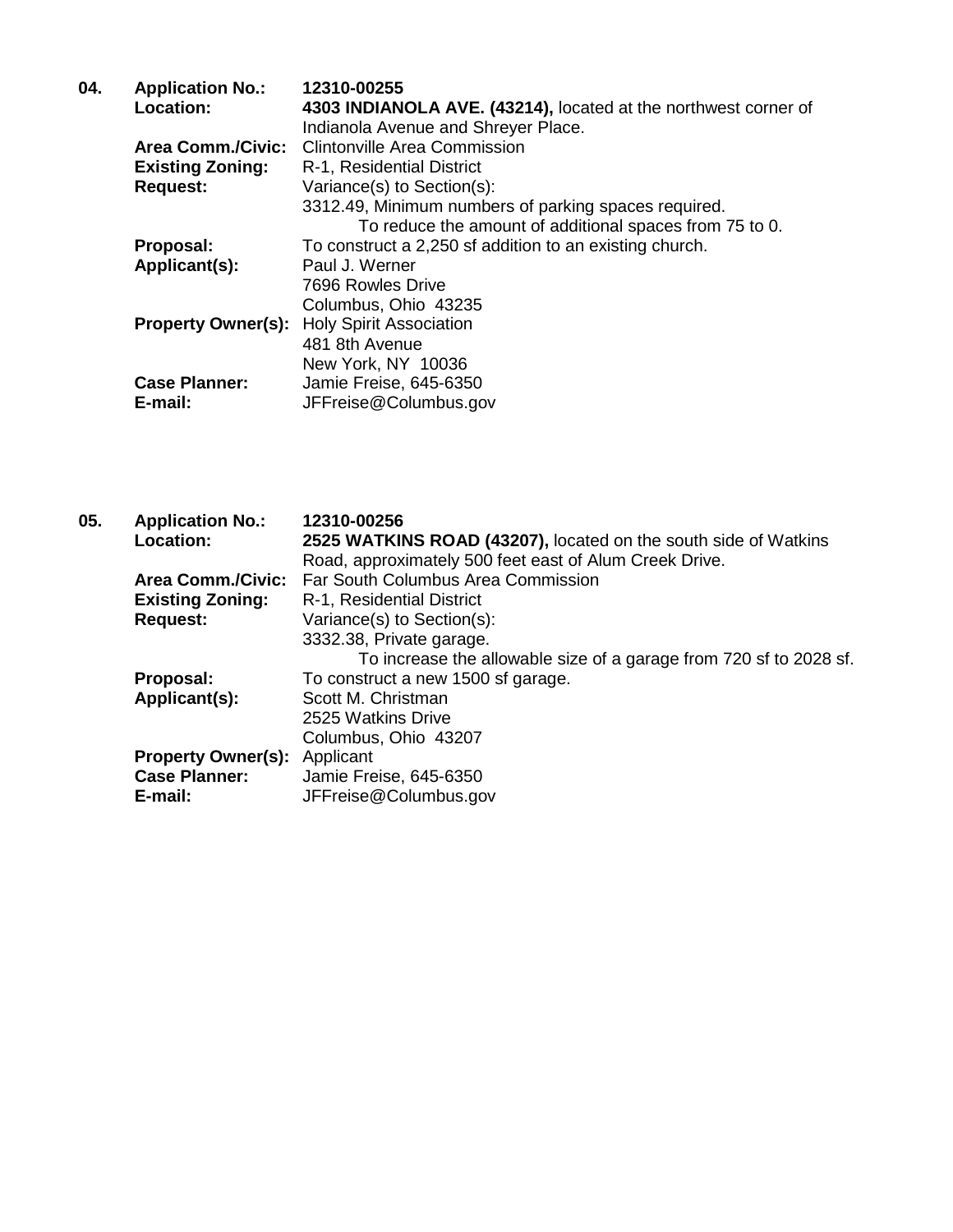| 06. | <b>Application No.:</b>             | 12310-00259                                                         |
|-----|-------------------------------------|---------------------------------------------------------------------|
|     | Location:                           | 858 CARPENTER STREET (43206), located on the east side of Carpenter |
|     |                                     | Street, approximately 80 feet south of Forest Street.               |
|     | <b>Area Comm./Civic:</b>            | Columbus Southside Area Commission                                  |
|     | <b>Existing Zoning:</b>             | R-2F, Residential District                                          |
|     | <b>Request:</b>                     | Variance(s) to Section(s):                                          |
|     |                                     | 3332.26, Minimum side yard permitted.                               |
|     |                                     | To reduce the minimum side yard from 3' to 2'2"                     |
|     |                                     | 3332.14, R-2F area district requirements.                           |
|     |                                     | To reduce the lot size from 6,000 sf to 4,600 sf.                   |
|     | Proposal:                           | To split a lot and raze and rebuild a garage.                       |
|     | Applicant(s):                       | <b>HNHF Realty Collaborative</b>                                    |
|     |                                     | 946 Parsons Ave., PO Box 6063                                       |
|     |                                     | Columbus, Ohio 43206                                                |
|     | <b>Property Owner(s): Applicant</b> |                                                                     |
|     | <b>Case Planner:</b>                | Jamie Freise, 645-6350                                              |
|     | E-mail:                             | JFFreise@Columbus.gov                                               |
| 07. | <b>Application No.:</b>             | 12310-00260                                                         |

| <b>APPROVISION INV</b>    |                                                                 |
|---------------------------|-----------------------------------------------------------------|
| Location:                 | 852-854 CARPENTER STREET (43206), located on the east side of   |
|                           | Carpenter Street, approximately 40 feet south of Forest Street. |
| <b>Area Comm./Civic:</b>  | <b>Columbus Southside Area Commission</b>                       |
| <b>Existing Zoning:</b>   | R-2F, Residential District                                      |
| <b>Request:</b>           | Variance(s) to Section(s):                                      |
|                           | 3332.26, Minimum side yard permitted.                           |
|                           | To reduce the minimum side yard from 3' to 2'2"                 |
| Proposal:                 | To construct a new garage on a newly split lot.                 |
| Applicant(s):             | <b>HNHF Realty Collaborative</b>                                |
|                           | 946 Parsons Ave., PO Box 6063                                   |
|                           | Columbus, Ohio 43206                                            |
| <b>Property Owner(s):</b> | Applicant                                                       |
| <b>Case Planner:</b>      | Jamie Freise, 645-6350                                          |
| E-mail:                   | JFFreise@Columbus.gov                                           |
|                           |                                                                 |

| 08. | <b>Application No.:</b>             | 12310-00257                                                         |
|-----|-------------------------------------|---------------------------------------------------------------------|
|     | Location:                           | 923 CARPENTER STREET (43206), located on the west side of Carpenter |
|     |                                     | Street, approximately 40' north of East Kossuth Street.             |
|     | <b>Area Comm./Civic:</b>            | <b>Columbus Southside Area Commission</b>                           |
|     | <b>Existing Zoning:</b>             | R-2F, Residential District                                          |
|     | <b>Request:</b>                     | Variance(s) to Section(s):                                          |
|     |                                     | 3332.26, Minimum side yard permitted.                               |
|     |                                     | To reduce the minimum side yard from 3' to 0'.                      |
|     | Proposal:                           | To construct a new garage on a lot line.                            |
|     | Applicant(s):                       | <b>HNHF Realty Collaborative</b>                                    |
|     |                                     | 946 Parsons Ave., PO Box 6063                                       |
|     |                                     | Columbus, Ohio 43206                                                |
|     | <b>Property Owner(s):</b> Applicant |                                                                     |
|     | <b>Case Planner:</b>                | Jamie Freise, 645-6350                                              |
|     | E-mail:                             | JFFreise@Columbus.gov                                               |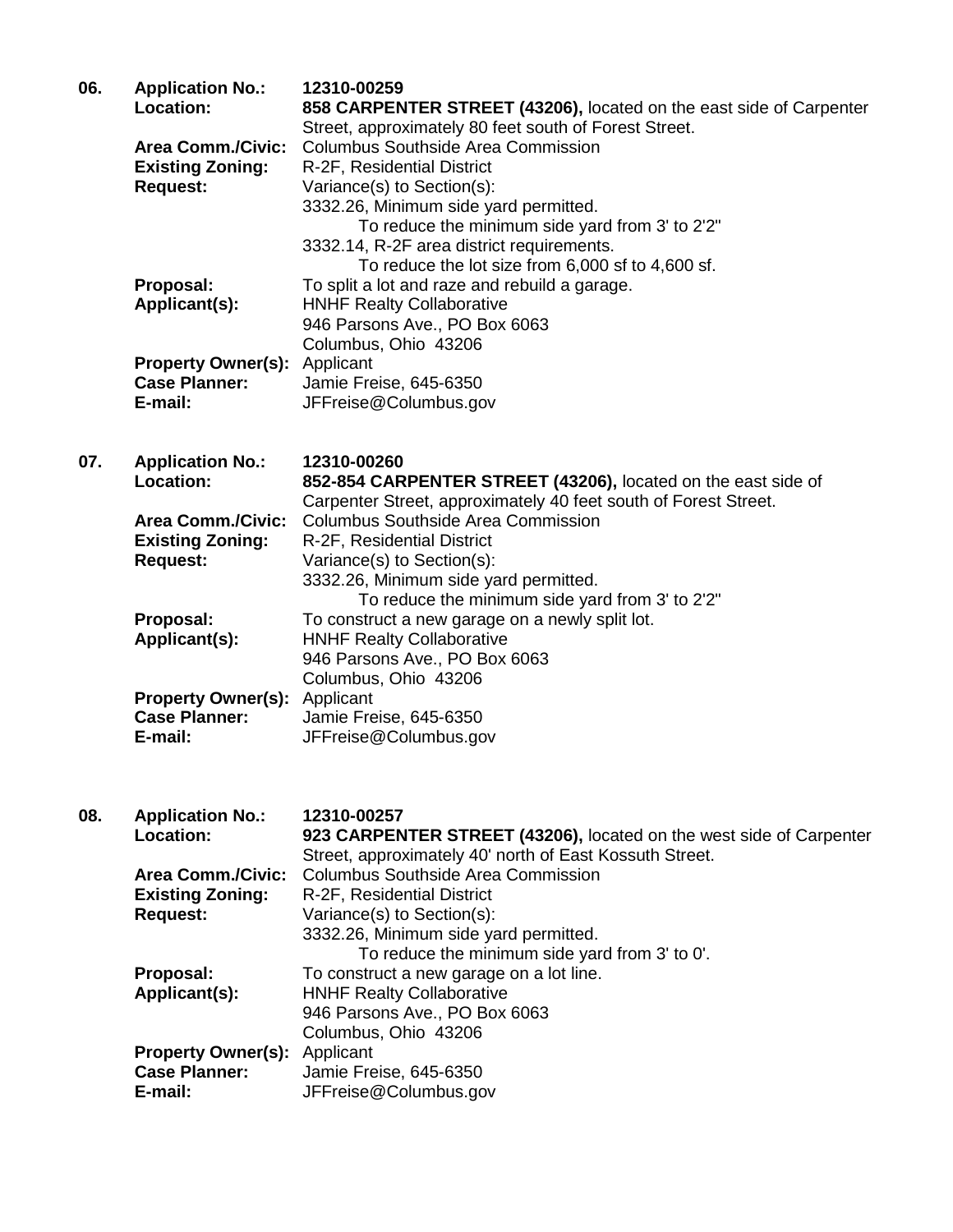**09. Application No.: 12310-00261**

**Location: 1189 OLENTANGY RIVER ROAD (43212),** located at the northwest corner

of W. 3rd Ave. & Olentangy River Rd.

**Area Comm./Civic:** Fifth by Northwest Area Commission<br>**Existing Zoning:** M, Manufacturing and C-4, Commerc **Existing Zoning:** M, Manufacturing and C-4, Commercial Districts<br>Request: Variance(s) to Section(s):

Variance(s) to Section(s):

3312.09, Aisle.

To provide an aisle that is less than 20 ft. wide on each side of a proposed property line but with easements that allow said aisle to function as if it were 20 ft. in width.

3312.21, Landscaping and screening.

To not provide parking lot screening along the west property line for a section of the parking lot that is within 80 ft. of residentially zoned property due to a 30 ft. private access driveway.

3312.25, Maneuvering.

To provide a 12 +/- ft. of maneuvering area on either side of a proposed property line in an aisle in the parking lot instead of 20 ft. or more maneuvering area to access 90 degree parking spaces.

3372.704, Setback requirements.

To be exempt from the requirement that a building be located at a setback of 25 ft., while the applicant is required by a private deed restriction to have a building setback of 40 ft. and part of setback will be greater for both buildings due to the curvature of the east property line. Also, to allow a 125 +/- ft. building setback from the north property line instead of a maximum 50 ft. setback from an interior property line due to the location of vehicular access to Olentangy River Rd. and the desire to maintain a common patio area between two proposed restaurants.

3372.705, Building design standards.

To reduce the minimum width of a principal building along a primary building frontage to be approximately 30% of the lot width instead of a minimum of 60% of the lot width due to the vehicular access to Olentangy River Rd. and the standard would result in a building 140 ft. in width.

3372.707, Landscaping and screening.

To not provide screening along a lot line that borders a residentially zoned or used property along the west property line due to a 30 ft. private driveway. Also, to allow the dumpster placement for the north building to be located on the north side of the building (beside the building) instead of the west side (rear), as required.

**Proposal:** To construct two restaurant buildings on adjacent parcels.

- **Applicant(s):** Glimcher Properties Limited Partnership; c/o Donald Plank; Plank Law Firm 145 E. Rich St., 3rd Floor Columbus, Ohio 43215
- **Property Owner(s):** CAB Holding Company; L.L.C.; c/o Alan T. Rudy, CEO/Managing Member and Olentangy TKT, L.L.C.; c/o Thomas Brigdon and Tyler Lucks, Managers; c/o Northstar Development 1177 Olentangy River Rd.; Columbus, Ohio 43215 and 150 E. Broad St., Suite 100; Columbus, Ohio 43215, respectfully. **Case Planner:** Dave Reiss, 645-7973
- **E-mail:** [DJReiss@Columbus.gov](mailto:DJReiss@Columbus.gov)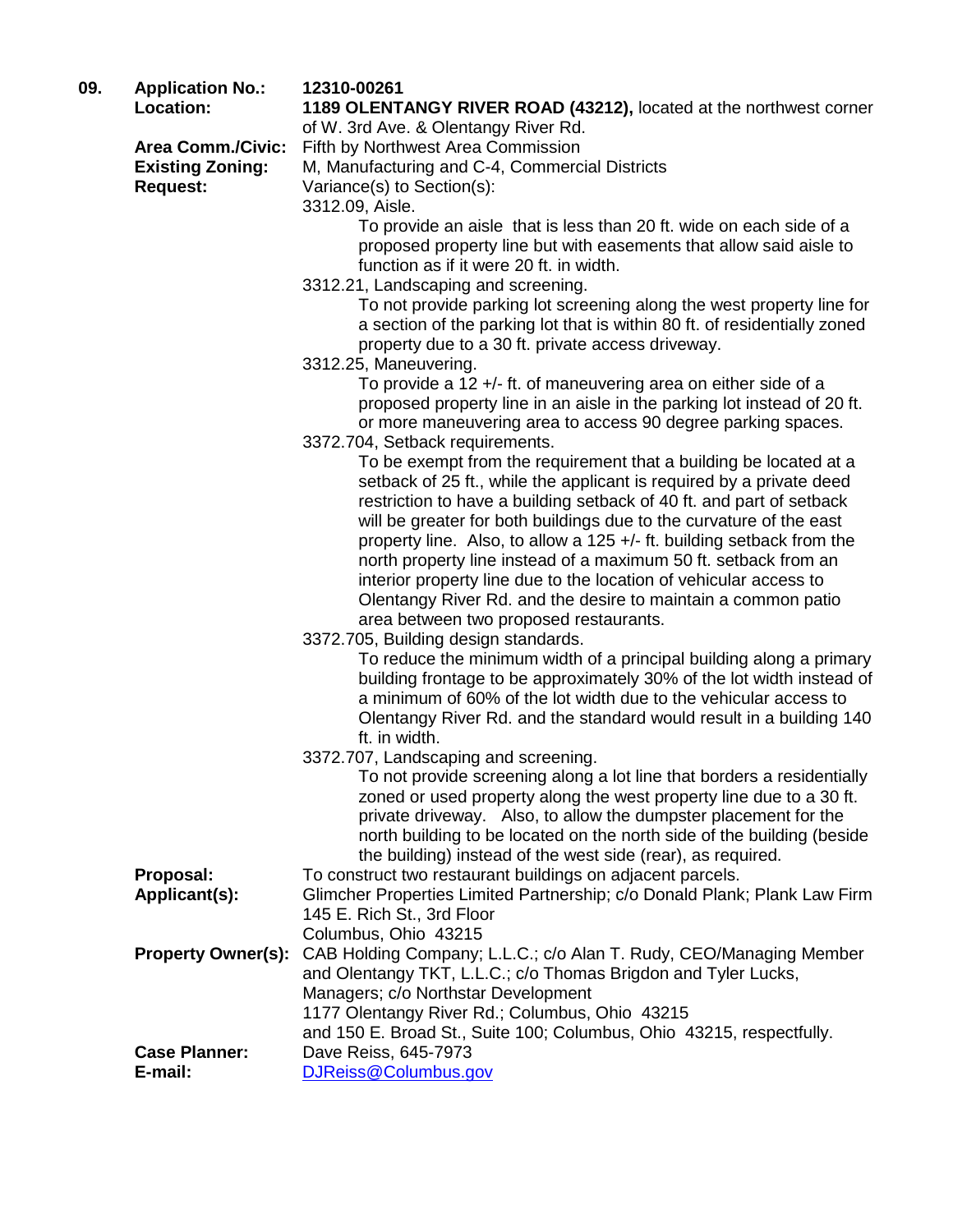| 10. | <b>Application No.:</b>   | 12311-00242                                                            |
|-----|---------------------------|------------------------------------------------------------------------|
|     | Location:                 | 1009 JOYCE AVENUE (43219), located on the west side of Joyce Ave.,     |
|     |                           | approximately 380 ft. north of E. 5th Ave.                             |
|     | <b>Area Comm./Civic:</b>  | North Central Area Commission                                          |
|     | <b>Existing Zoning:</b>   | M, Manufacturing District                                              |
|     | <b>Request:</b>           | Special Permit(s) to Section(s):                                       |
|     |                           | 3389.07, Impound lot, junk yard or salvage yard.                       |
|     |                           | To obtain a special permit for the operation of a recycling operation. |
|     | Proposal:                 | To establish a recycling facility.                                     |
|     | Applicant(s):             | C. & J. Real Estate & Equipment Investment, L.L.C.; c/o Jill Tangeman; |
|     |                           | Vorys, Sater, Seymour & Pease                                          |
|     |                           | 52 E. Gay St.                                                          |
|     |                           | Columbus, Ohio 43215                                                   |
|     | <b>Property Owner(s):</b> | C. & J. Real Estate & Equipment Investment, L.L.C.                     |
|     |                           | 345 Arthur St.                                                         |
|     |                           | Zanesville, Ohio 43701                                                 |
|     | <b>Case Planner:</b>      | Dave Reiss, 645-7973                                                   |
|     | E-mail:                   | DJReiss@Columbus.gov                                                   |

| 11. | <b>Application No.:</b>  | 12311-00251                                                               |
|-----|--------------------------|---------------------------------------------------------------------------|
|     | Location:                | 3871 STELZER ROAD (43219), located on the west side of Stelzer Road,      |
|     |                          | approximately 100 feet north of Easton Way.                               |
|     | <b>Area Comm./Civic:</b> | Northeast Area Commission                                                 |
|     | <b>Existing Zoning:</b>  | CPD, Commercial Planned Development District                              |
|     | <b>Request:</b>          | Special Permit(s) to Section(s):                                          |
|     |                          | 3389.12, Portable building.                                               |
|     |                          | To use a portable building for storage.                                   |
|     | Proposal:                | To use portable buildings for the storage of materials uses at the Easton |
|     |                          | Town Center.                                                              |
|     | Applicant(s):            | Morso Holding Company, c/o Jeffrey L. Brown                               |
|     |                          | 37 West Broad Street                                                      |
|     |                          | Columbus, Ohio 43215                                                      |
|     |                          | <b>Property Owner(s): Morso Holding Company</b>                           |
|     |                          | 3 Limited Parkway                                                         |
|     |                          | Columbus, Ohio 43230                                                      |
|     | <b>Case Planner:</b>     | Jamie Freise, 645-6350                                                    |
|     | E-mail:                  | JFFreise@Columbus.gov                                                     |
|     |                          |                                                                           |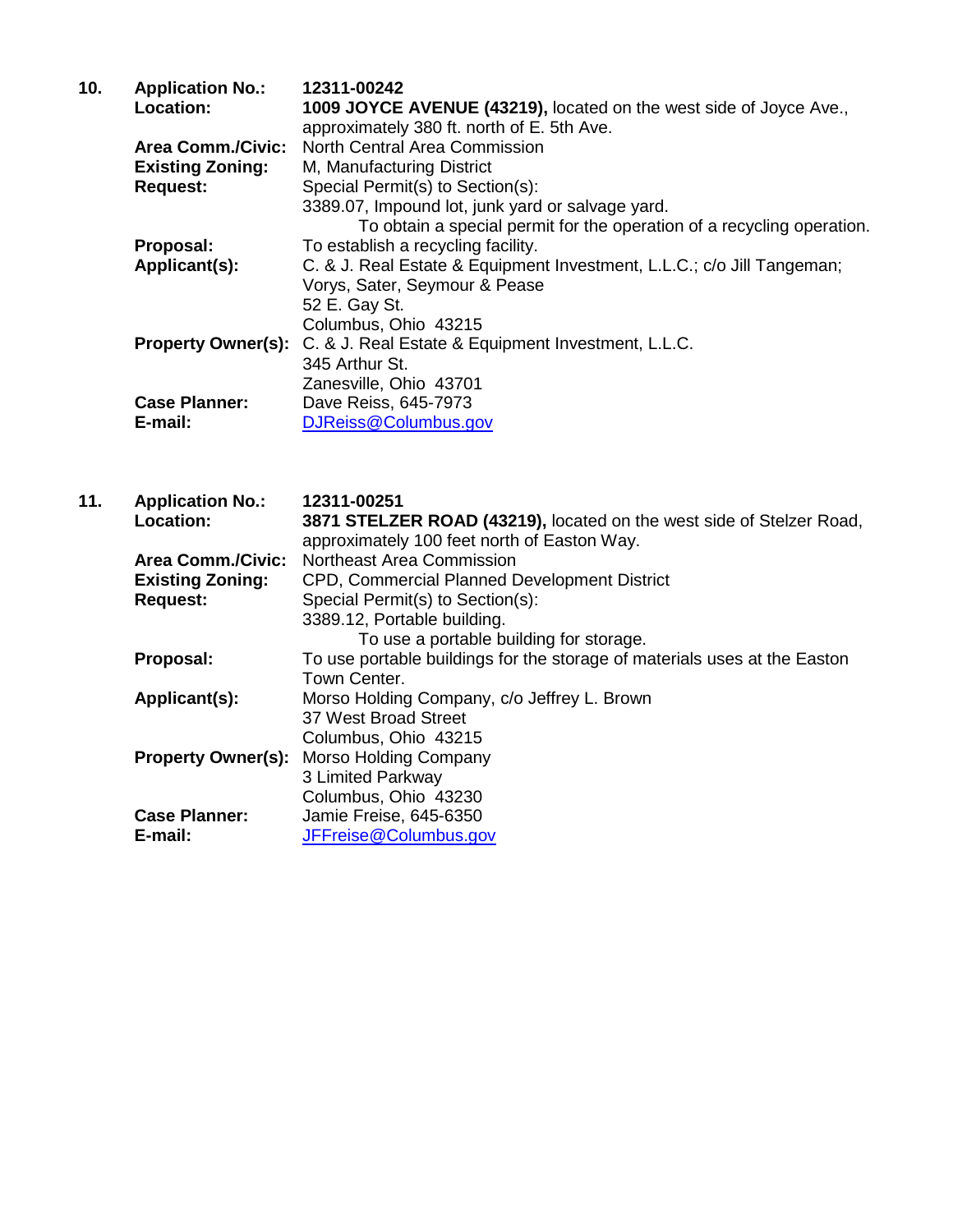## **HOLDOVER CASES PREVIOUSLY REVIEWED:**

| 12. | <b>Application No.:</b><br>Location:                                   | 12310-00195<br>9440 SOUTH OLD STATE ROAD (43085), located on the west side of S.                                                                                                                                                                                                                                                                                                                                      |
|-----|------------------------------------------------------------------------|-----------------------------------------------------------------------------------------------------------------------------------------------------------------------------------------------------------------------------------------------------------------------------------------------------------------------------------------------------------------------------------------------------------------------|
|     | <b>Area Comm./Civic:</b><br><b>Existing Zoning:</b><br><b>Request:</b> | Old State Rd., approximately 420 ft. south of Erin St.<br><b>Far North Columbus Communities Coalition</b><br>R, Rural District<br>Variance to Section:<br>3332.06, R-rural area district requirements.<br>To allow a lot split resulting in two parcels less than 5 acres each,<br>with a single-family dwelling and associated ancillary structures on<br>one and a lattice-type communications tower and associated |
|     |                                                                        | structures on the other.                                                                                                                                                                                                                                                                                                                                                                                              |
|     | Proposal:<br>Applicant(s):                                             | To allow a lot split.<br>Karen Helmlinger; c/o Michael T. Shannon; Crabbe, Brown & James<br>500 S. Front St., Suite 1200                                                                                                                                                                                                                                                                                              |
|     | <b>Property Owner(s):</b>                                              | Columbus, Ohio 43215<br>Karen Helmlinger<br>9440 S. Old State Rd.<br>Columbus, Ohio 43035                                                                                                                                                                                                                                                                                                                             |
|     | <b>Case Planner:</b><br>E-mail:                                        | Dave Reiss, 645-7973<br>DJReiss@Columbus.gov                                                                                                                                                                                                                                                                                                                                                                          |
|     |                                                                        |                                                                                                                                                                                                                                                                                                                                                                                                                       |
| 13. | <b>Application No.:</b><br><b>Location:</b>                            | 12310-00207<br>4423 & 4431 CLEVELAND AVENUE (43229), located at the northwest<br>corner of Morse Rd. & Cleveland Ave.                                                                                                                                                                                                                                                                                                 |
|     | <b>Area Comm./Civic:</b><br><b>Existing Zoning:</b><br><b>Request:</b> | <b>Northland Community Council</b><br>C-5, Commercial District<br><b>Variances to Sections:</b><br>3312.27, Parking setback line.<br>To reduce the parking setback from 10 ft. to 5.6 ft.; a reduction of                                                                                                                                                                                                             |
|     |                                                                        | 4.4 ft.<br>3312.49, Minimum numbers of parking spaces required.<br>To reduce the required number of parking spaces from 28 to 0.<br>3312.21, Landscaping and screening.<br>To reduce the required number of trees from 3 to 2 and also to<br>reduce the landscaping area from 4 ft. to 3.7 ft. at the rear of the<br>site.                                                                                            |
|     | Proposal:<br>Applicant(s):                                             | To raze and rebuild a gas station and convenience store.<br>Morse & Cleveland Enterprises; c/o Rob Rishel; Rinehart, Rishel &<br>Cuckler, Ltd.<br>300 E. Broad St., Suite 450<br>Columbus, Ohio 43215                                                                                                                                                                                                                 |
|     | <b>Property Owner(s):</b><br><b>Case Planner:</b><br>E-mail:           | Same as applicant.<br>Dave Reiss, 645-7973<br>DJReiss@Columbus.gov                                                                                                                                                                                                                                                                                                                                                    |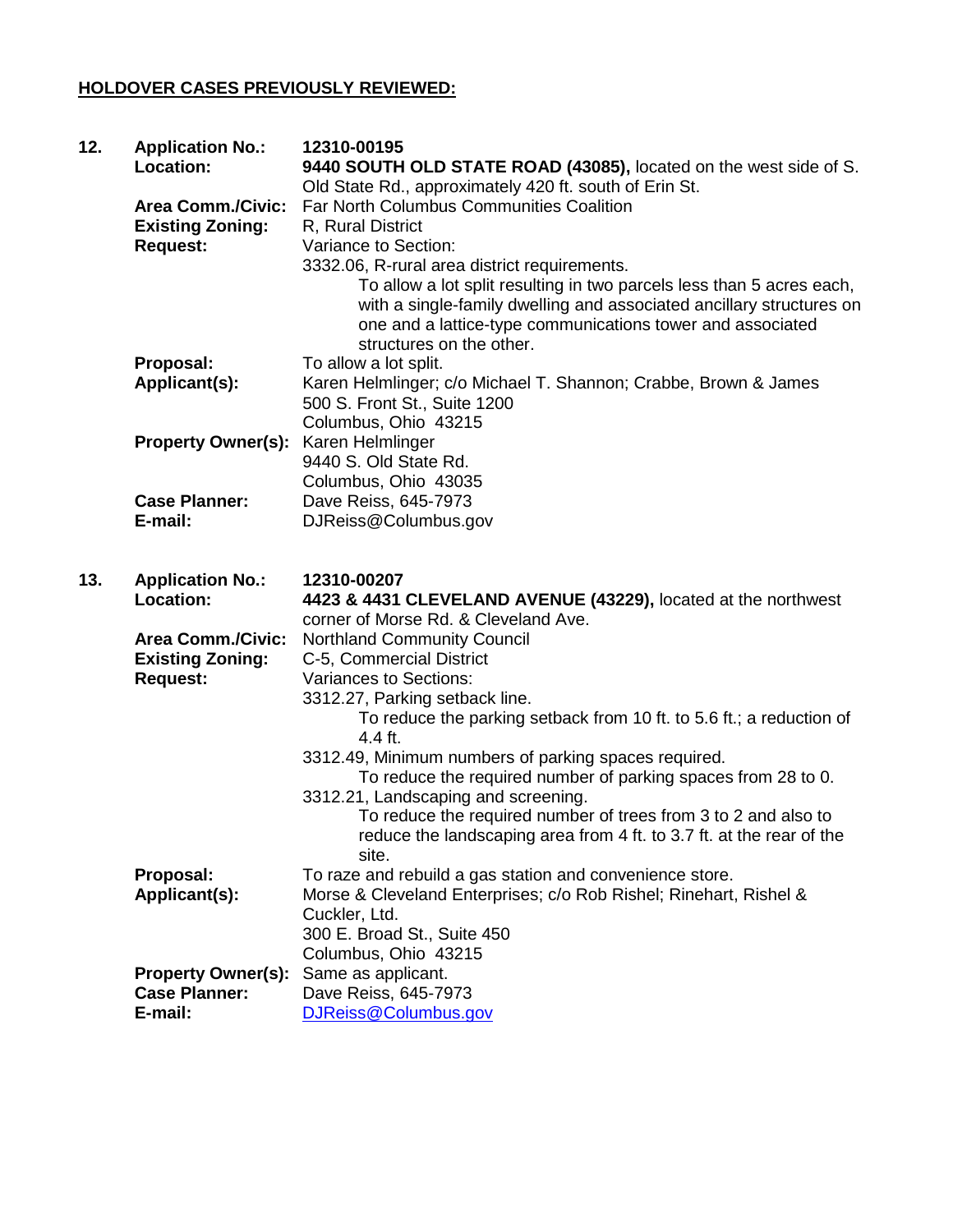| 14. | <b>Application No.:</b>   | 12310-00211                                                                |
|-----|---------------------------|----------------------------------------------------------------------------|
|     | Location:                 | 1302 TELHAM COURT (43204), located at the southeast corner of Telham       |
|     |                           | Court and Telham Drive.                                                    |
|     | <b>Area Comm./Civic:</b>  | <b>Greater Hilltop Area Commission</b>                                     |
|     | <b>Existing Zoning:</b>   | R-2, Residential District                                                  |
|     | <b>Request:</b>           | Variance(s) to Section(s):                                                 |
|     |                           | 3321.05, Vision clearance.                                                 |
|     |                           | To allow a portion of a fence exceeding two and one-half feet in           |
|     |                           | height above the finished lot grade and exceeding 25 percent               |
|     |                           | opacity to encroach into the vision clearance triangle.                    |
|     | Proposal:                 | To allow an existing fence to encroach into the vision clearance triangle. |
|     | Applicant(s):             | Oliverio & Martha Natividad                                                |
|     |                           | 1302 Telham Court                                                          |
|     |                           | Columbus, Ohio 43204                                                       |
|     | <b>Property Owner(s):</b> | Applicant                                                                  |
|     | <b>Case Planner:</b>      | Jamie Freise, 645-6350                                                     |
|     | E-mail:                   | JFFreise@Columbus.gov                                                      |

## **THIS CASE WAS REVIEWED IN 2011. LISTED ONLY TO BE RE-HEARD AT THE BOARD'S REQUEST:**

| 15. | <b>Application No.:</b>  | 10311-00451                                                                                                                                                                                                                                    |
|-----|--------------------------|------------------------------------------------------------------------------------------------------------------------------------------------------------------------------------------------------------------------------------------------|
|     | Location:                | 370 MORRISON ROAD (43213), located at the northeast corner of                                                                                                                                                                                  |
|     |                          | Westbourne Ave. & Morrison Rd.                                                                                                                                                                                                                 |
|     | <b>Area Comm./Civic:</b> | None                                                                                                                                                                                                                                           |
|     | <b>Existing Zoning:</b>  | L-M, Limited Manufacturing District                                                                                                                                                                                                            |
|     | <b>Request:</b>          | Special Permit & Variances(s) to Section(s):                                                                                                                                                                                                   |
|     |                          | 3363.19, Location requirements.                                                                                                                                                                                                                |
|     |                          | To permit a more objectionable use (recycling facility) to locate<br>within 600 ft. of a residential or apartment residential zoning district,<br>to be at a distance of approximately 200 ft.                                                 |
|     |                          | 3363.27, Height and area regulations.                                                                                                                                                                                                          |
|     |                          | To permit a recycling use to locate within 600 ft. of a residential or<br>apartment residential district at a distance of approximately 200 ft.                                                                                                |
|     |                          | 3363.41, Storage.                                                                                                                                                                                                                              |
|     |                          | To not provide the required fence or green belt planting strip for<br>screening. Also, to allow salvage storage to occur within 600 ft. of a<br>residential or apartment residential zoning district at a distance of<br>approximately 200 ft. |
|     |                          | 3389.07, Impound lot, junk yard or salvage yard.                                                                                                                                                                                               |
|     |                          | To grant a special permit for the establishment of a recycling<br>facility.                                                                                                                                                                    |
|     |                          | 3392.04, Special permit.                                                                                                                                                                                                                       |
|     |                          | To obtain a special permit for the operation of a recycling facility.                                                                                                                                                                          |
|     |                          | 3392.10, Performance requirements.                                                                                                                                                                                                             |
|     |                          | To increase the allowable height of piled material tobe up to 30 ft.<br>instead of 10 ft. Also, to not provide at least a 6 ft. tall, non-                                                                                                     |